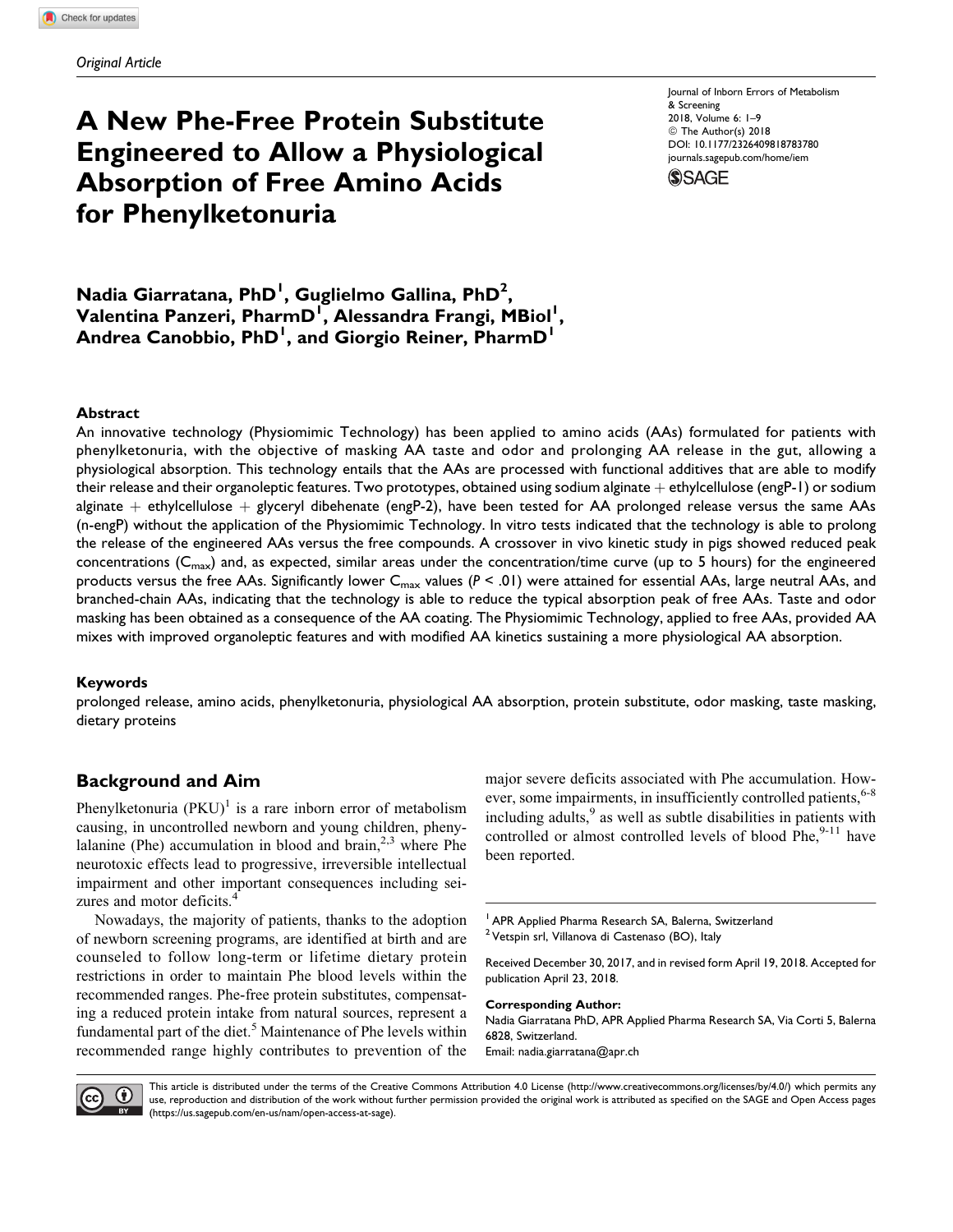Figure 1. Total plasma AAs after administering food proteins (cottage cheese, solid line) or an equivalent mixture of free AAs with an identical amino acid composition (broken line) in fasting healthy volunteers (n = 10).<sup>13</sup> [Adapted from Gropper et al, 1991].

Deviations from the recommended diet, which are also related to the palatability of protein substitutes, are thought to play a role, causing effects ranging from metabolic consequences to psychological distress.<sup>12</sup>

Moreover, free AAs typically contained in protein substitutes show absorption profiles dissimilar to those of intact proteins, with higher plasma concentrations, faster absorption peaks, and steeper blood concentration reductions (Figure 1).<sup>13</sup> Indications that the fast absorption kinetics of free AAs might affect body physiology raise the question about the potential benefits of a physiological absorption of protein substitutes for patients with PKU. It has been shown that free AAs given alone cause more physiological and metabolic unbalances than balanced isocaloric diets, suggesting the need to find nutritional strategies for patients with PKU as close as possible to a natural state.<sup>14,15</sup>

Mönch et al<sup>16</sup> reported that the administration of an AA bolus increases the amount of nitrogen excreted in urine when the rapid increase in blood AAs exceeds the capacity of anabolic processes to incorporate them into nascent proteins. Similarly, when young healthy subjects are fed "slow" proteins (eg, casein [cas]), protein retention is greater than in subjects fed "fast" proteins (eg, whey), where the rapid uptake is associated with a rapid increase and higher oxidation rates.17,18

Amino acid levels may also impact body metabolism with effects on insulin release, glycemic control, and endocrine responses or the transport of AAs across the blood–brain barrier (BBB). Insulinogenic AAs, mainly branched-chain amino acids (BCAAs), and among them leucine (LEU), induce an anabolic response<sup>19</sup> that is also sustained by the concomitant stimulation of incretins (glucagon-like peptide-1 [GLP-1] and gastric inhibitory polypeptide [GIP]) with similar anabolic effects.20-22

Large neutral AAs (LNAAs) also play an important role as they represent the precursors of important neurotransmitters; in PKU, the presence of unusually high blood Phe levels determines a higher influx across the BBB, $^{23}$  with potential consequences on neurotransmitter synthesis.<sup>24,25</sup>

Abnormal blood Phe fluctuations in patients with PKU, showing opposite patterns when compared to the healthy population, can be associated with poorer outcomes, inconsistent adherence to dietary treatments, and excessive catabolic processes such as nocturnal catabolism.26-28

The purpose of this research was to obtain kinetic data on Phe-free AA mixes engineered to modify their release and absorption in order to provide products mimicking the physiological absorption of dietary proteins. A pharmaceutical process applied to AAs, patented as the Physiomimic Technology, allows the production of small coated granules processed to gradually release the AAs in the gut, modifying the release of the AAs. Moreover, the Physiomimic Technology remarkably masks the taste and the odor of the AAs, with positive consequences on the typical unpleasant aftertaste of traditional formulations.

The consumption of products engineered with this technology is expected to contribute to the control of those metabolic aspects affected by the use of free AAs and to provide new options with organoleptic features possibly meeting the needs of patients.

## Materials and Methods

#### Tested Products

Two Phe-free engineered mixtures of AAs were tested: engP-1 and engP-2, both containing 17 AAs (alanine [ALA], arginine [ARG], aspartic acid [ASP], cystine [C-C], glutamine [GLN], glycine [GLY], histidine [HIS], isoleucine [ILE], leucine [LEU], lysine [LYS], methionine [MET], proline [PRO], serine [SER], threonine [THR], tryptophan [TRP], tyrosine [TYR], and valine [VAL]). Phe is obviously not present in the mix, as well as asparagine and glutamic acid represented by aspartic acid and glutamine, respectively. The formulation also contains carnitine and taurine.

Functional additives (sodium alginate  $+$  ethylcellulose in engP-1 and sodium alginate,  $+$  ethylcellulose  $+$  glyceryl dibehenate in engP-2) were used to modify the AA release and consequently the absorption kinetics. Sodium alginate is used as a granulating agent, while ethylcellulose and glyceryl dibehenate are coating agents specifically chosen, among those allowed for medical foods, for their performance in prolonging the release of the AAs up to the desired extent. The 2 engineered mixes were compared with the same AA mix consisting of free AAs without the application of the Physiomimic Technology (n-engP). The relative content in AA of the engineered and nonengineered products was accurately equivalent. Absorption kinetics of cas, a known slow-release protein, were also tested for reference.



1000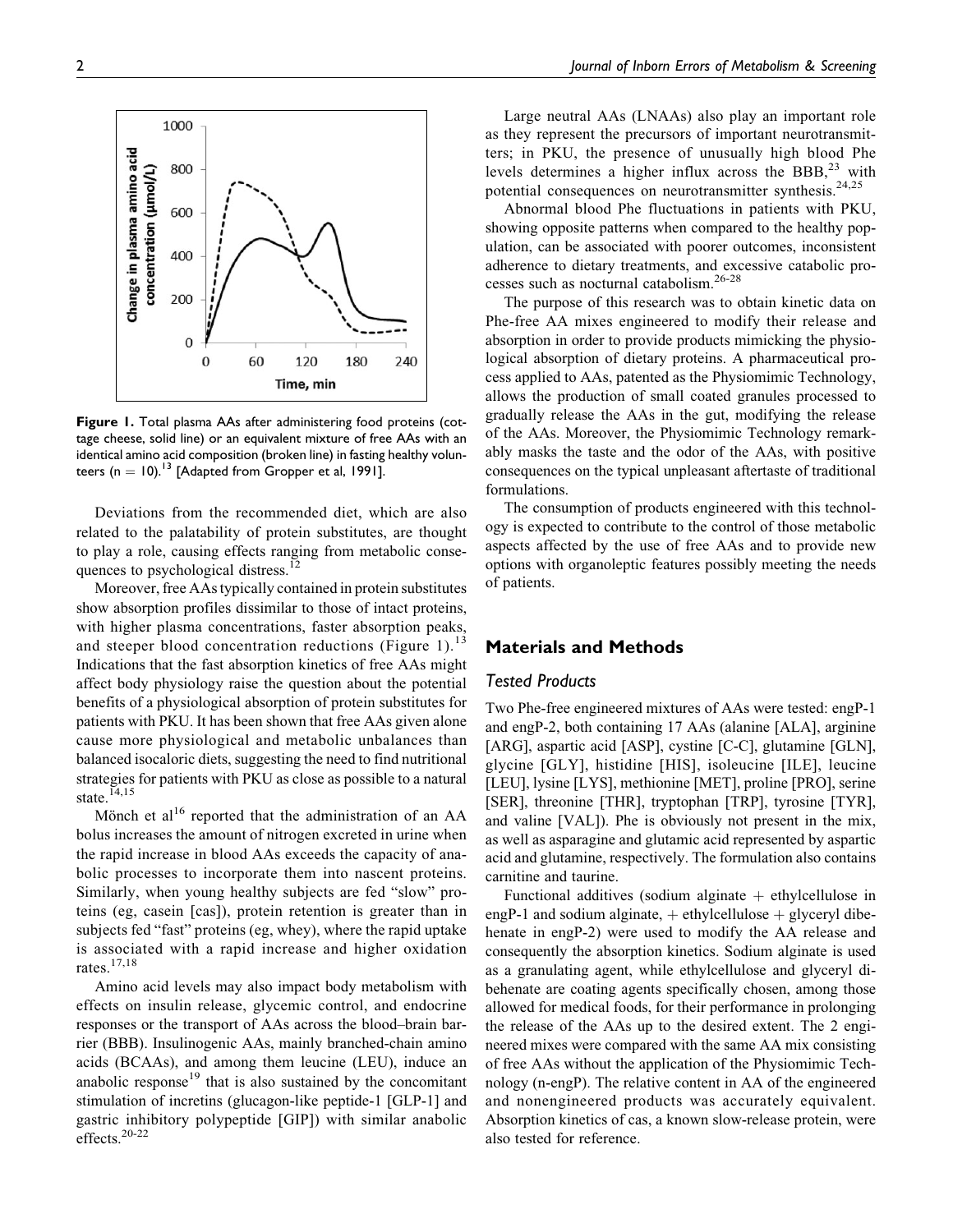#### **Experiments**

In vitro ponderal dissolution tests and an in vivo kinetic study in female pigs (Sus scrofa domesticus) were performed on the 2 engineered products and on the corresponding free AA mixture in order to obtain preliminary data on the release profile determined by the Physiomimic Technology and to select the most appropriate engineered product for further development.

## In Vitro Studies

The ponderal dissolution profiles of the 2 study products engP-1 and engP-2—were carried out using USP dissolution apparatus (apparatus 2, Paddle Apparatus, USP <711>, Electrolab, Mubai, India; 50 rpm) according to the following analytical conditions: dissolution medium: pH 1.2  $\pm$  0.1 (0.1 N hydrochloric acid: 8.3 mL/L); temperature:  $37^{\circ}$ C  $\pm$  0.5°C; volume medium: 500 mL; sample: product amount corresponding to 2.0 g of AA base form; gentle mix at start; sampling time: 30-60-120-180 minutes.

At each sampling time, samples were filtered; the remaining powder and filter were dried for about 4 hours in vacuum oven at 50°C until constant weight. Samples were weighed (net of the insoluble additives, ie, ethylcellulose and glyceryl dibehenate) and the undissolved AA percentage was calculated.

## In Vivo Study

Eight healthy female pigs, aged 70 days and with a body weight range between 26.65 to 30.75 kg at enrollment, were selected. Animals underwent a surgical procedure to implant a central venous catheter in the jugular vein. Following appropriate recovery, the animals were given a single dose of each of the 4 products (engP-1, engP-2, n-engP, or cas), according to a crossover design. A washout period of at least 48 hours was observed between consecutive administrations.

The administered dose of each product was calculated based on body weight (0.8 g AA base form/kg body weight and 0.8 g cas/kg body weight). Each product dose was mixed with 300 mL of water and administered orally by gavage to ensure fast consumption ( $\leq$  5 minutes). The animals were fasted for 13.5 hours before each dosing, and access to water was suspended 1 hour before and 1 hour after the treatment.

Blood samples were obtained at time 0.75, 0.50, and 0.25 hours before and at 0.25, 0.50, 0.75, 1, 1.25, 1.50, 2, 2.50, 3, 4, and 5 hours after each product dose. The plasma concentrations of the AAs were assayed using a validated method to monitor the content of ALA, ARG, ASP, GLN, GLY, HIS, ILE, LEU, LYS, MET, PRO, SER, THR, TRP, TYR, and VAL in pig plasma. The method, based on Phenomenex EZ: FAAST kit (Aschaffenburg, Germany), consisted of a solid-phase extraction step performed via a sorbent packed tip followed by a derivatization and a liquid/liquid extraction. The derivatized samples were analyzed by liquid chromatography/mass spectrometry-mass spectrometry (LC/MS-MS Column Phenomenex EZ: FAAST [4  $\mu$ m AAA-MS 250  $\times$  2.0 mm], mobile phase: ammonium formate 10 mM in  $H_2O$  and ammonium formate 10 mM in CH<sub>3</sub>OH, flow rate 0.25 mL/min using a gradient program, mass spectrometry positive electrospray mode in multiple reaction monitoring).

The method to evaluate C–C has not been validated, while MET and ASP were excluded from the analysis due to stability issues. Tyrosine release was anomalous, probably linked to some type of interference with the coating; TYR data were not included in the statistical analysis.

The data of the 13 AAs included in the statistical analysis (ALA, ARG, GLN, GLY, HIS, ILE, LEU, LYS, PRO, SER, THR, TRP, and VAL) fell into the respective validated range. In eng-P1 and eng-P2, this pool of AAs accounted for the 78.8% of the whole AA administered dose.

The following kinetic parameters were elaborated by noncompartmental analysis for all AAs and for clinically relevant AA subgroups, namely essential AAs (EAAs; ARG, HIS, ILE, LEU, LYS, THR, TRP, and VAL), LNAAs (HIS, ILE, LEU, THR, TRP, and VAL), and BCAAs (ILE, LEU, and VAL):

- i. time to peak concentration  $(T_{\text{max}})$ ,
- ii. area under the concentration/time curve  $(AUC_{0\text{-last}})$ ,
- iii. peak concentration  $(C_{\text{max}})$ , and
- iv. last measured concentration at 5 hours  $(C_{\text{last}})$ .

The AUC and concentration data were analyzed by 1-way repeated-measures analysis of variance (ANOVA) with post hoc analysis with Bonferroni adjustment. The  $AUC_{0-{\text{last}}}, C_{\text{max}}$ , and C<sub>last</sub> parameters were log-transformed before statistical analysis. Time to peak concentration results were analyzed by Friedman test followed by multiple sign test for pairwise comparison. The analyses were performed using IBM SPSS Statistics (version 23).

#### Ethical Statement

The study was conducted in full compliance with the principles of Good Laboratory Practices. The procedures involving animals were authorized by the Animal Welfare Body of Vetspin Srl and by Ministry of Health (Authorization n° 543/2016-PR), and animals were managed according to the Directive 2010/63/ EU of the European Parliament and of the Council of September 22, 2010, on the protection of animals used for scientific purposes, enforced by the Italian Legislative Decree n° 26 of March 14, 2014. The least number of animals was used in compliance with current regulations and scientific integrity. Animals were monitored by veterinary surgeons and handled by qualified personnel at Vetspin Srl, Villanova di Castenaso (BO), Italy.

## Results

#### Ponderal Dissolution Tests

The dissolution profiles of the 2 study products—engP-1 and engP-2—manufactured with the application of the Physiomimic Technology, together with that of the same AA mixture (n-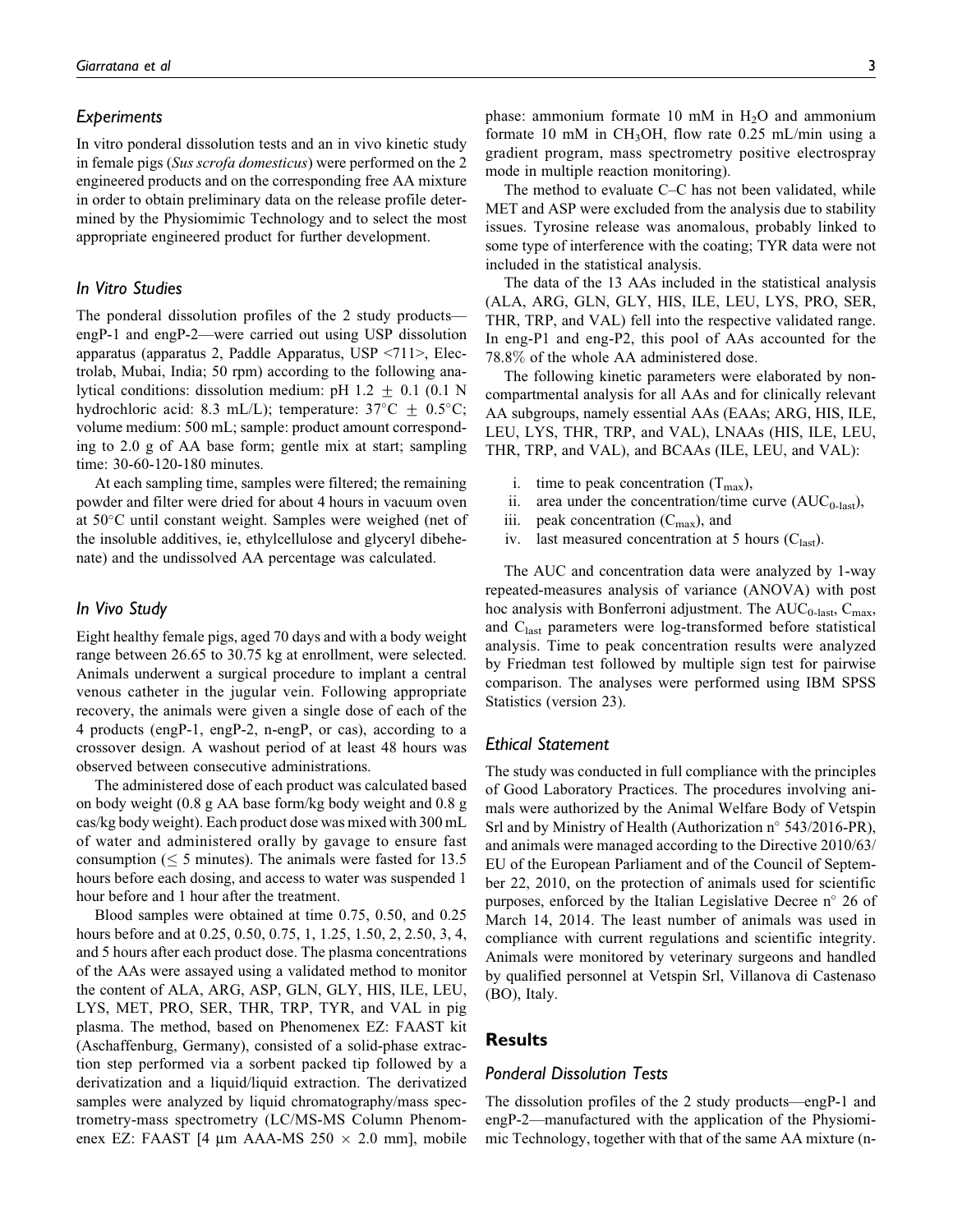

Figure 2. In vitro ponderal dissolution profile of engP-1, engP-2, and n-engP.

engP; no technology applied), are shown in Figure 2. The free AA mixture is characterized by a fast and complete release of the entire AA dose in less than 30 minutes. On the contrary, both engP-1 and engP-2 show a slower AA release, with less than 50% of the AAs released after 30 minutes and a gradual and sustained release of the dose in the following 3 hours.

## In Vivo Study

The plasma concentrations of the AAs included in the analysis were used to calculate the kinetic parameters for each of the AA groups (Figures 3-6). With respect to n-engP, both engineered products—engP-1 and engP-2—showed a lower plasmatic peak of AA  $(C_{\text{max}})$ , a similar AUC, a retarded plasmatic peak of AA  $(T<sub>max</sub>)$ , and a higher plasmatic AA concentration at 5 hours  $(C_{last})$  in all the analyzed AA groups.

As expected,  $AUC_{0-{\rm last}}$  of engP-1 and engP-2 was not statistically different from the  $AUC_{0-{\rm last}}$  of n-engP. Area under the concentration results indicate that the amount of absorbed AAs in engP-1 and engP-2 is comparable to that of n-engP, although complete AA absorption should be observed over >5 hours.

In the EAA, LNAA, and BCAA groups (Figures 4-6), the  $C_{\text{max}}$  values of the engineered products were consistently statistically lower than  $C_{\text{max}}$  of n-engP, while the  $C_{\text{max}}$  reduction



Figure 3. Mean plasma concentration ( $\mu$ mol/L) versus time (hours after dosing; A) and calculated kinetic parameters (B) of all AAs included in the statistical analysis.

Mean = arithmetic mean;  $SD =$  standard deviation.

 $\S$ ALA, ARG, GLN, GLY, HIS, ILE, LEU, LYS, PRO, SER, THR, TRP, VAL.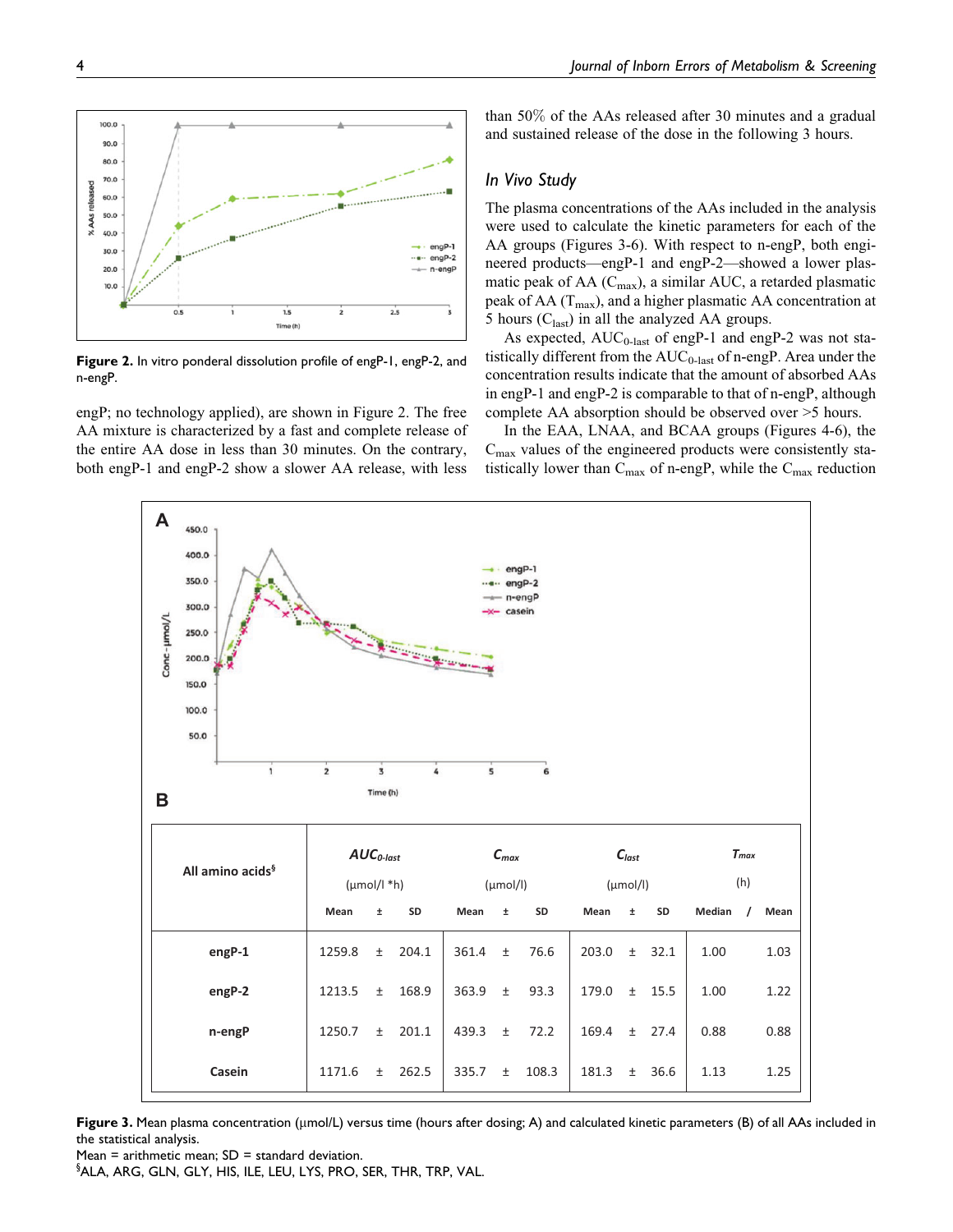

Figure 4. Mean plasma concentration ( $\mu$ mol/L) versus time (hours after dosing; A) and calculated kinetic parameters (B) of EAAs. Mean  $=$  arithmetic mean; SD  $=$  standard deviation.

 $\S$ ARG, HIS, ILE, LEU, LYS, THR, TRP, VAL.

eng-P vs. n-engP $=$ \*p<0.01; \*\*p $=$ 0.029; \*\*p $=$ 0.017 [one-way ANOVA; post-hoc Bonferroni adjustment]

of the whole set of AAs (Figure 3) showed a reduction of 17% and 18% compared with the n-engP, respectively. The  $C_{last}$ values of eng-P1 and eng-P2, consistently higher in EAA, LNAA, and BCAA groups than in n-engP corresponding groups, corroborate the indication of a prolonged release with more AAs potentially available for release over the 5 hours.

Casein kinetics were also calculated for reference, due to the known kinetic characteristics of "slow protein" reported for this nutrient. Although statistical analysis was not performed due to the different relative AA content of cas with respect to the tested AA mixes, the kinetic profiles of both engP-1 and engP-2 resemble quite closely that of cas for all the considered groups of AAs.

## **Discussion**

In patients with PKU, a diet ensuring appropriate energetic and nutritional requirements, guaranteeing normal growth in

children and maintenance of an overall good nutritional status in adults, is fundamental. Health-care professionals, caregivers, and patients, despite clinical manageability of PKU, still have daily challenges to overcome. As reported by Brown and Lichter-Konecki, more than half (51.7%) respondents of a survey have difficulty in managing their PKU, reporting issues ranging from the desire to increase intake of natural protein to the wish of improving their mental health (ie, by reducing depression and anxiety). In addition, an unresolved aspect of compliance to the diet and to the protein substitutes is still present despite the numerous advances of the last decade.<sup>29</sup>

Based on these considerations, a new option has been conceived with the aim of delivering AAs in a physiological way. The patented Physiomimic Technology has been developed to provide prolonged AA release and odor and taste masking features, with the aim of reducing some of the unpleasant and unwanted characteristics of the free AAs.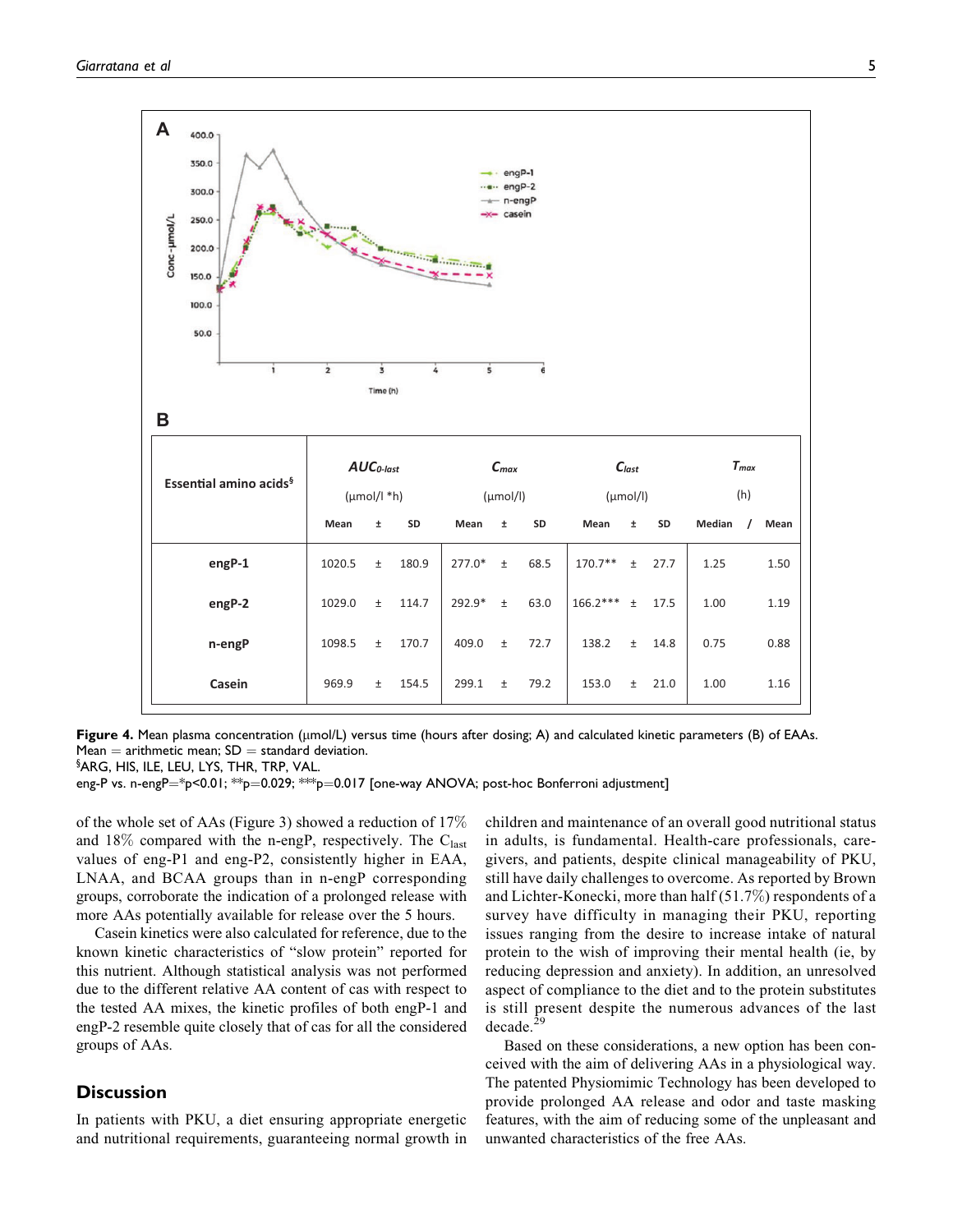

Figure 5. Mean plasma concentration ( $\mu$ mol/L) versus time (hours after dosing; A) and calculated kinetic parameters (B) of LNAAs. Mean  $=$  arithmetic mean; SD  $=$  standard deviation.

 $^{\S}$ HIS, ILE, LEU, THR, TRP, VAL.

eng-P vs. n-eng $P = *p < 0.01; **p = 0.031$  [one-way ANOVA; post-hoc Bonferroni adjustment]

eng-P vs. n-eng $P = \degree p < 0.01$  [Friedman test and multiple sign test for pairwise comparison]

The addition of functional additives to the AAs is compliant with the requirements of food ingredients to be safely used in medical foods. In particular, ethylcellulose, the functional additive present in higher proportion, not being metabolized by humans, is considered an indigestible dietary fiber passing through the gastrointestinal tract essentially unchanged after its oral ingestion. Lifelong consumption of ethylcellulose, at the maximum estimated daily doses, contained in this new protein substitute, can be considered safe. $30-32$ 

The initial in vitro ponderal dissolution tests corroborated the hypothesis that the coating could modify the release of the AAs in a way compatible with the sought kinetics. Compared to the free AAs, the engineered products showed a substantial reduction of the peak, followed by a gradual release of the remaining AAs over 3 hours, suggesting a further potential for AA release over longer periods of time.

In vivo, the prolonged release of the engineered AAs, measured over 5 hours, showed prolonged absorption kinetics in

clinically interesting groups of AAs such as EAAs, LNAAs, and BCAAs. Interestingly, absorption kinetics of the engineered AA mixes were similar to those of cas, a known slowrelease protein.

Casein has been shown to sustain a net postprandial protein deposition in contrast to whey proteins. Whey proteins, despite a transient initial stimulation of protein synthesis, promote a lower net protein deposition, due to higher rates of nitrogen  $loss<sup>33</sup>$  oxidation, and a less potent anabolic stimulation.<sup>15,34-36</sup>

The kinetic profile of a product prepared with the Physiomimic Technology could therefore sustain metabolic processes similar to slow-release protein, rebalancing a dietary regimen necessarily contemplating the assumption of fast absorbed free AAs, often concentrated in 2 or 3 daily doses.

Moreover, in patients with PKU, some studies revealed high fluctuations of Phe and confirmed its inverse diurnal variation with levels highest in the morning. $37,38$  Another study correlated the stabilization of Phe fluctuations, when protein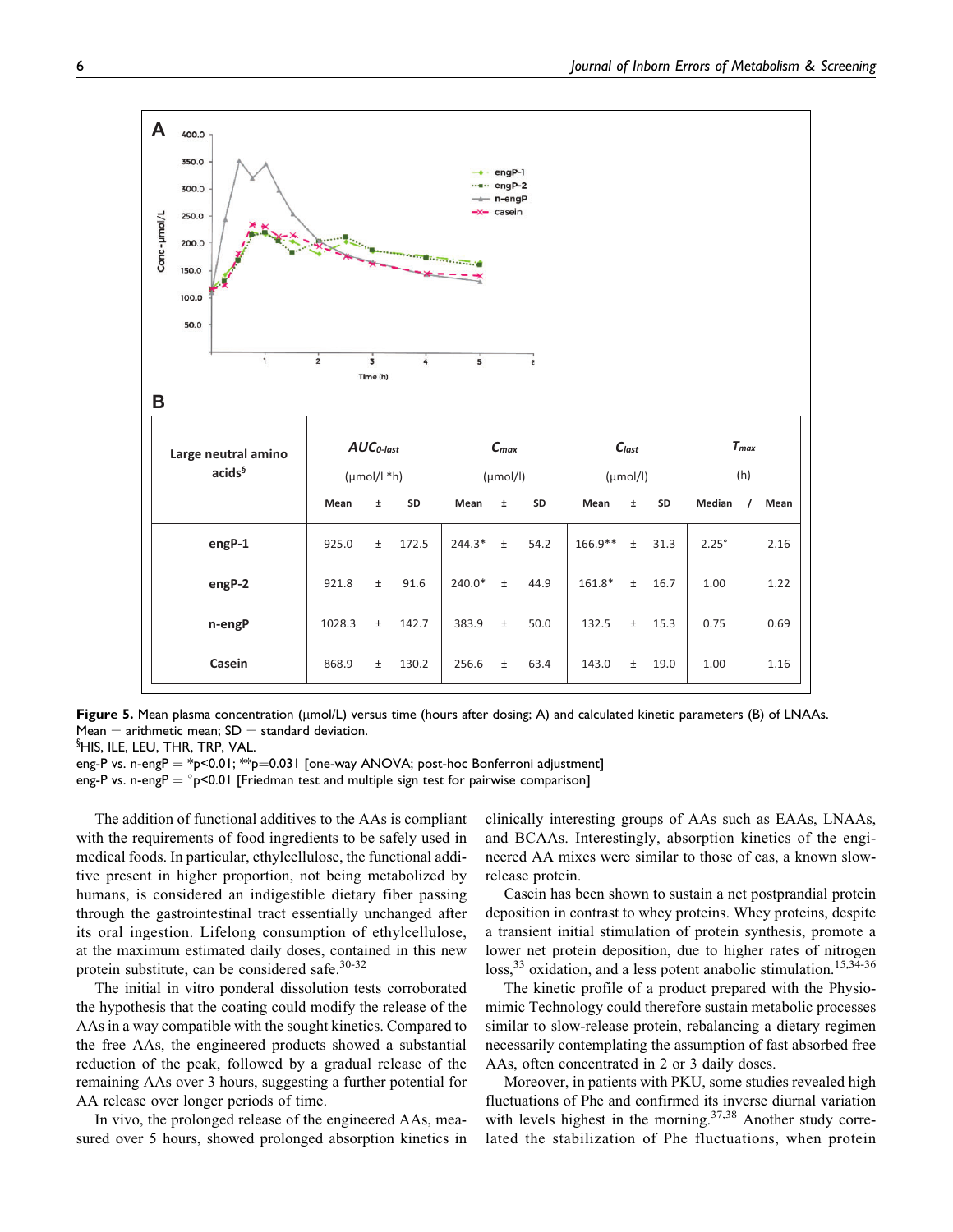

Figure 6. Mean plasma concentration ( $\mu$ mol/L) versus time (hours after dosing; A) and calculated kinetic parameters (B) of BCAAs. Mean  $=$  arithmetic mean; SD  $=$  standard deviation.

§ ILE, LEU, VAL.

eng-P vs. n-eng $P = *p < 0.01; **p < 0.045$  [one-way ANOVA; post-hoc Bonferroni adjustment]

eng-P vs. n-engP  $=$   $^{\circ}$ p<0.01;  $^{\circ}$ p $=$ 0.031 [Friedman test and multiple sign test for pairwise comparison]

substitutes were administered more frequently throughout the 24 hours, if compared with fewer doses concentrated in daily hours, while it did not correlate the observed variations to Phe intake from the diet. $^{26}$  Again, a physiological AA absorption might contribute to control blood Phe fluctuations by providing AAs gradually over time.

Protein substitutes typically contain a good proportion of LNAAs, exerting competition with other AAs for the L-type amino acid transporter (LAT-1) AA transporter on the BBB. In the presence of a gradual AA absorption, the sustained availability of LNAAs competing with Phe for transport across the BBB could reduce the influx of Phe in the brain,  $39^{\circ}$  a mechanism thought to relate to some of the neurocognitive symptoms in PKU patients, including those in control.<sup>40-42</sup>

Another goal of the Physiomimic Technology was to offer products that could remarkably cover the unpleasant odor and taste caused by some AAsin free form, often also echoed by an unfriendly aftertaste, so as to potentially facilitate social management of the disorder, especially in school-age children and young adults.

These initial data have some limitations, planned to be clarified by the conduction of additional studies to better characterize the kinetic and clinical profile of the product. In this preliminary study, the kinetics have been calculated on 13 out of 17 AAs constituting the tested mixes. Tyrosine, a conditionally essential AA for patient with PKU, was excluded from the analysis due to an anomalously low release. The reason of its low solubility is thought to be dependent on the functional coating. For this reason, a formula optimization, consisting in the addition of only 1 functional additive to TYR has been studied in order to overcome this issue. Verifications by in vitro dissolution tests have confirmed a kinetic release profile of TYR in the same range of the other AAs; a final confirmation of sufficient TYR release and absorption is expected by the results of a human kinetic study currently ongoing.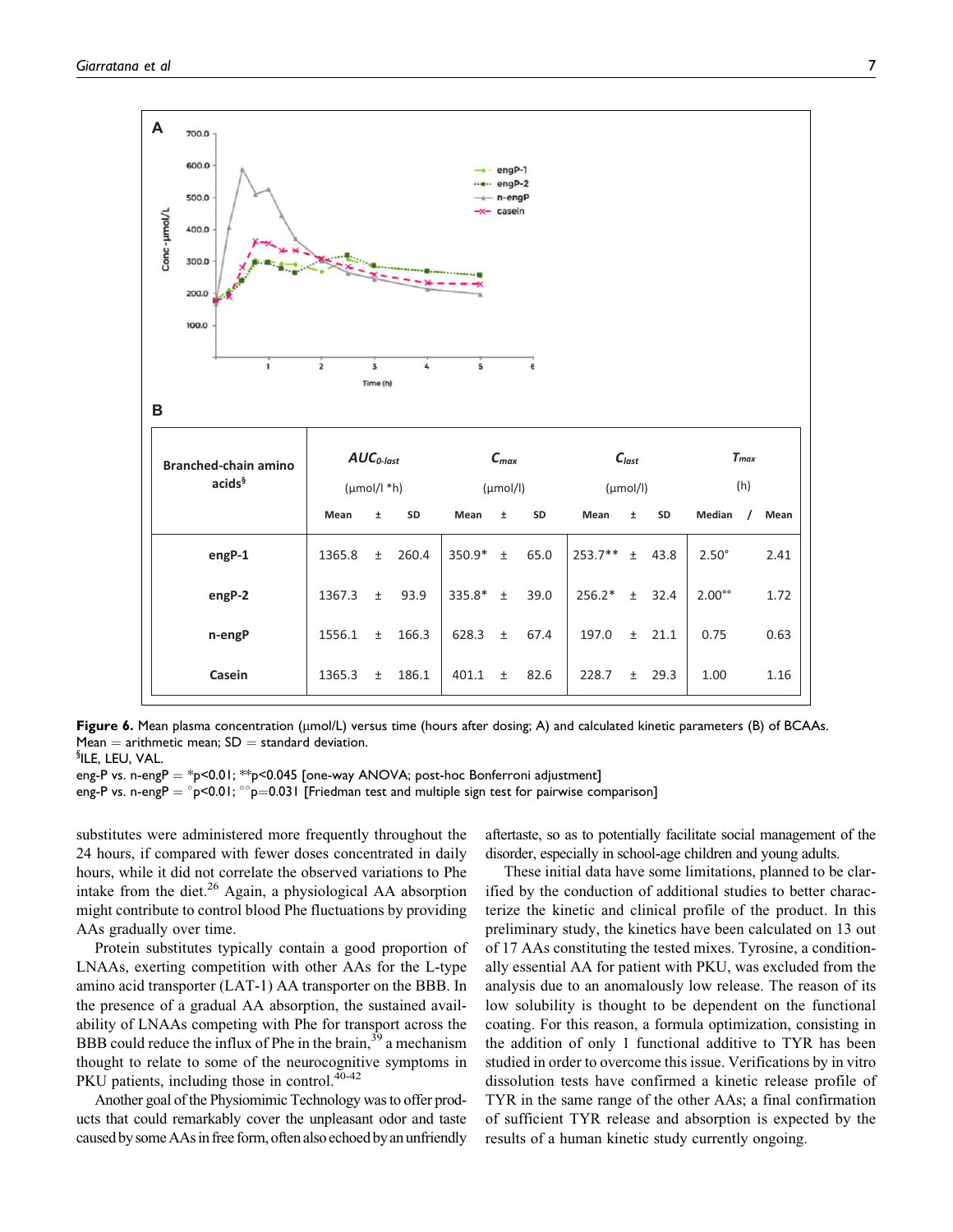In the pig study, blood samples were collected from the jugular vein rather than the portal vein, not allowing to discern the adsorbed AAs from those deriving from the metabolism. Branched-chain AAs, unlike other AAs, are not subject to firstpass hepatic metabolism; their absorption could reflect more closely the intestinal absorption following the dosing, and therefore, they could be considered representative of the prolonged release deriving from the Physiomimic Technology (Figure 6).

The comparison of the absorption kinetics among the engineered and the free AA mixes is, at this stage, indicative of a prolonged release. Differently from EEA, LNAA, and BCAA groups, all showing prolonged release kinetics (statistically inferior  $C_{\text{max}}$  and statistically not different  $AUC_{0\text{-last}}$ ), a statistical difference has not been reached for whole set of 13 AAs. Since EAAs as well as LNAAs and BCAAs are known for their roles in modulating the metabolism, this should be a sufficient reason to recommend an engineered protein substitute delivering AAs gradually. Nevertheless, the administration of a protein substitute with the whole set of AAs presenting a prolonged release would be ideal. To verify this aspect, the results of a formal kinetic study in healthy human volunteers are awaited.

Moreover, the kinetic profiles of engP-1 and engP-2 show kinetic parameters not dissimilar to cas. This gives reassurance on the overall kinetic behavior of the engineered formulations, mimicking a slow release protein despite their different relative AA composition.

Given the similar results of the 2 engineered products, engP-1 has been selected for product scale-up, favoring the use of the minimal number of functional additives (sodium alginate  $+$ ethylcellulose). The AAs engineered with the Physiomimic Technology are complemented with the required set of micronutrients and trace elements, as recommended by nutritionists for PKU patients in different age groups. These components are available based on their natural kinetic profiles.

In conclusion, an innovative patented technology has been developed with the objective of providing a new option to potentially ameliorate the management of PKU thanks to the provision of AAs absorbed in a physiological way, resembling natural proteins, and that present a remarkable masking of AA odor and taste. Additional benefits of protein substitutes obtained with the Physiomimic Technology, potentially influencing some aspects of AA metabolism and the overall wellbeing of patients, will have to be verified in appropriate studies.

#### Declaration of Conflicting Interests

The author(s) declared the following potential conflicts of interest with respect to the research, authorship, and/or publication of this article: NG, VP, AF, AC are employees of APR Applied Pharma Research sa. GR is founder and stakeholder of APR Applied Pharma Research sa. GG is an employee of Vetspin.

#### Funding

The author(s) disclosed receipt of the following financial support for the research, authorship, and/or publication of this article: The research has been supported by APR Applied Pharma Research sa.

#### References

- 1. [https://www.omim.org.](https://www.omim.org) Phenotype MIM number: 261600. Published June 4, 1986. Updated February 2, 2015. Accessed October 31, 2017.
- 2. Gropman AL. Patterns of brain injury in inborn errors of metabolism. Semin Padiatr Neurol. 2012;19(4):203-210.
- 3. Al Hafid N, Christodoulou J. Phenylketonuria: a review of current and future treatments. Transl Pediatr. 2015;4(4):304-317.
- 4. Blau N, van Spronsen FJ, Levy HL. Phenylketonuria. Lancet. 2010;376(9750):1417-1427.
- 5. MacDonald A. Diet and compliance in phenylketonuria. Eur J Pediatr. 2000;159(suppl 2):S136-S141.
- 6. Weglage J, Fromm J, van Teeffelen-Heithoff A, et al. Neurocognitive functioning in adults with phenylketonuria: results of a long term study. Mol Genet Metab. 2013;110(suppl):S44-S48.
- 7. Moyle JJ, Fox AM, Bynevelt M, Arthur M, Burnett JR. A neuropsychological profile of off-diet adults with phenylketonuria. J Clin Exp Neuropsychol. 2007;29(4):436-441.
- 8. Christ SE, Huijbregts SCJ, de Sonneville LMJ, White DA. Executive function in early-treated phenylketonuria: profile and underlying mechanisms. Mol Genet Metab. 2010;99(suppl 1):S22-S32.
- 9. Romani C, Palermo L, MacDonald A, Limback E, Hall SK, Geberhiwot T. The impact of phenylalanine levels on cognitive outcomes in adults with phenylketonuria: effects across tasks and developmental stages. Neuropsychology. 2017;31(3):242-254.
- 10. Brown CS, Lichter-Konecki U. Phenylketonuria (PKU): a problem solved? Mol Genet Metab Rep. 2015;6:8-12.
- 11. Caprile C, Campistol J, Puigcerver L, et al. Subtle visuomotor deficits and reduced benefit from practice in early treated phenylketonuria. J Clin Exp Neuropsychol. 2017;39(10):931-940.
- 12. Strisciuglio P, Concolino D. New strategies for the treatment of phenylketonuria (PKU). Metabolites. 2014;4(4):1007-1017.
- 13. Gropper SS, Acosta PB. Effect of simultaneous ingestion of L-amino acids and whole protein on plasma amino acid and urea nitrogen concentrations in humans. JPEN J Parenter Enteral Nutr. 1991;15:48-53.
- 14. Gröschl M, Knerr I, Topf HG, Schmid P, Rascher W, Rauh M. Endocrine responses to the oral ingestion of a physiological dose of essential amino acids in humans. J Endocrinol. 2003;179(2): 237-244.
- 15. Weigel C, Rauh M, Kiener C, Rascher W, Knerr I. Effects of various dietary amino acid preparations for phenylketonuric patients on the metabolic profiles along with postprandial insulin and ghrelin responses. Ann Nutr Metab. 2007;51(4):352-8.
- 16. Mönch E, Herrmann ME, Brösicke H, Schöffer A, Keller M. Utilization of amino acid mixtures in adolescents with phenylketonuria. Eur J Pediatr. 1996;155(suppl 1):S115-S120.
- 17. Boirie Y, Dangin M, Gachon P, Vasson MP, Maubois JL, Beaufrère B. Slow and fast dietary proteins differently modulate postprandial protein accretion. Proc Natl Acad Sci U S A. 1997; 94(26):14930-14935.
- 18. Herrmann ME, Brosicke H, Keller M, Monch E, Helge H. Dependence of the utilization of a phenylalanine-free amino acid mixture on different amounts of single dose ingested. Eur J Pediatr. 1994;153(7):501-503.